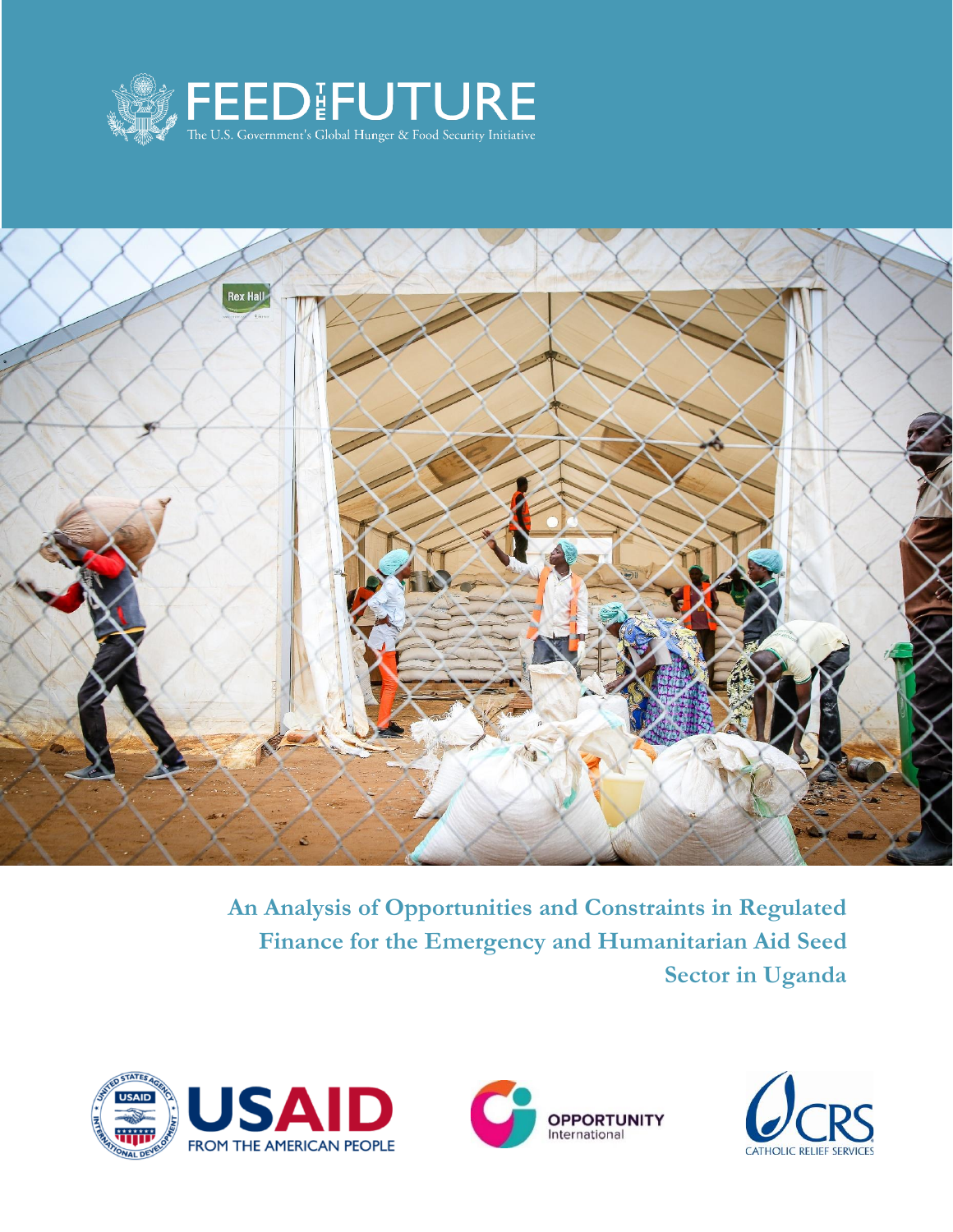| <b>Activity Title:</b>            | Feed the Future Global Supporting Seed Systems for<br>Development activity                                                                                 |
|-----------------------------------|------------------------------------------------------------------------------------------------------------------------------------------------------------|
| Activity start date and end date: | Aug 24, 2018 - Aug 23, 2023                                                                                                                                |
| Cooperative agreement number:     | 7200AA18LE00004                                                                                                                                            |
| Document title:                   | An Analysis of Opportunities and Constraints in Regulated<br>Finance or the Emergency and Humanitarian Aid Seed<br>Sector in Uganda                        |
| Publication date:                 | September 30, 2020                                                                                                                                         |
| Author's name:                    | Opportunity International                                                                                                                                  |
| Sub-Grantee's name:               | Opportunity International                                                                                                                                  |
| Sponsoring USAID office:          | LOC Unit, Federal Center Plaza (SA-44)/M/CFO/CMP                                                                                                           |
| Technical office:                 | USAID/RFS/CA                                                                                                                                               |
| <b>AOR</b> name:                  | Daniel Bailey                                                                                                                                              |
| <b>Activity Goal:</b>             | Improved functioning of the high-impact integrated seed<br>systems                                                                                         |
| Language of document:             | English                                                                                                                                                    |
| Submitted on behalf of:           | Opportunity International                                                                                                                                  |
| Submitted by:                     | Nikaj van Wees, Chief of Party S34D activity<br><b>Catholic Relief Services</b><br>228 West Lexington Street, Baltimore, MD 21201<br>Nikaj.vanwees@crs.org |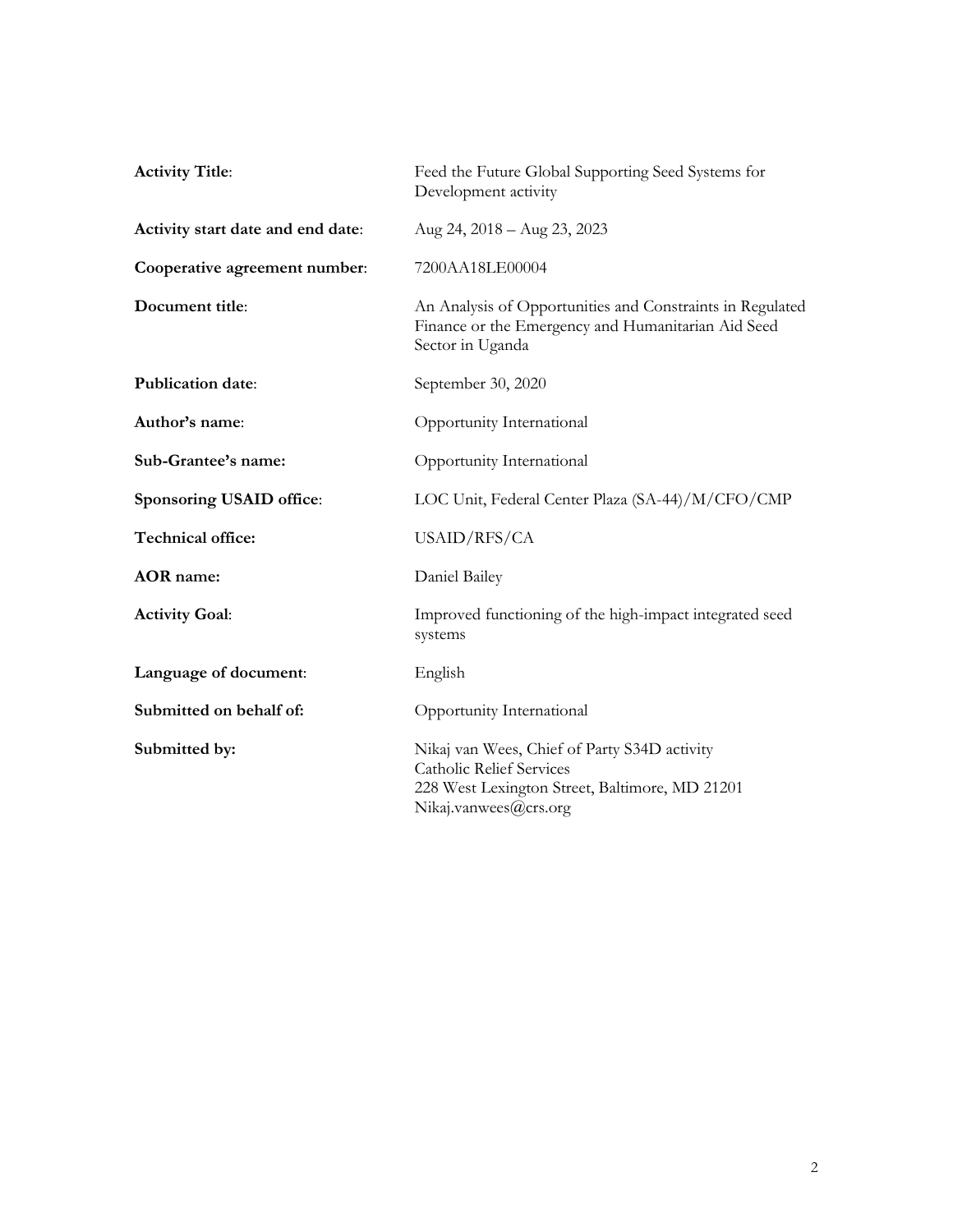**Cover page photo credit:** Kelly Jennings-Robinson, Opportunity International

#### **DISCLAIMER**

This report was made possible by the generous support from the American people through the U.S. Government's Feed the Future initiative and the United States Agency for International Development through Cooperative Agreement 7200AA18LE00004. The contents are the responsibility of Catholic Relief Services and do not necessarily reflect the views of USAID or the United States Government.

**Feed the Future Consortium Partners** in the Feed the Future Global Supporting Seed Systems for Development activity:









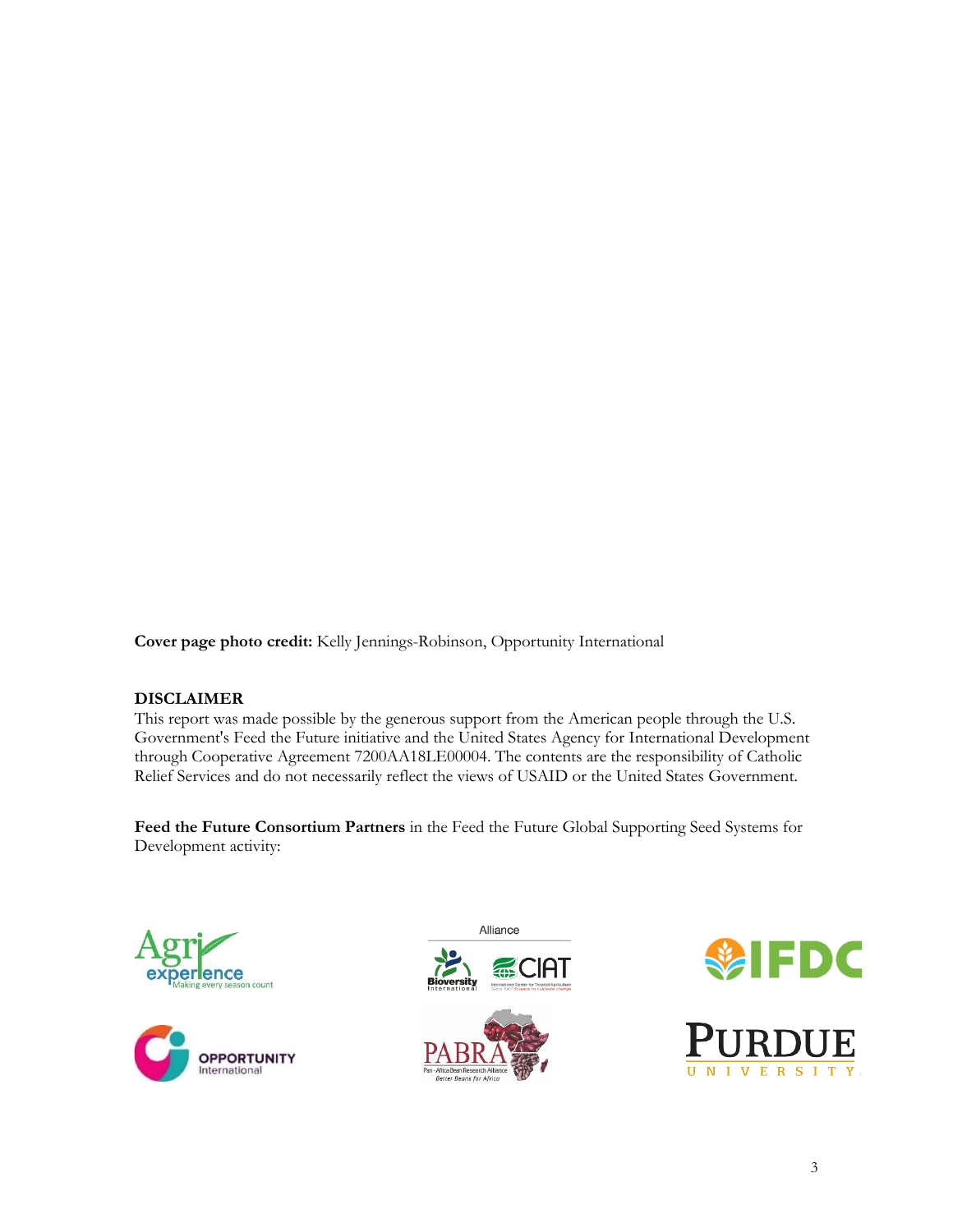# **Table of Contents**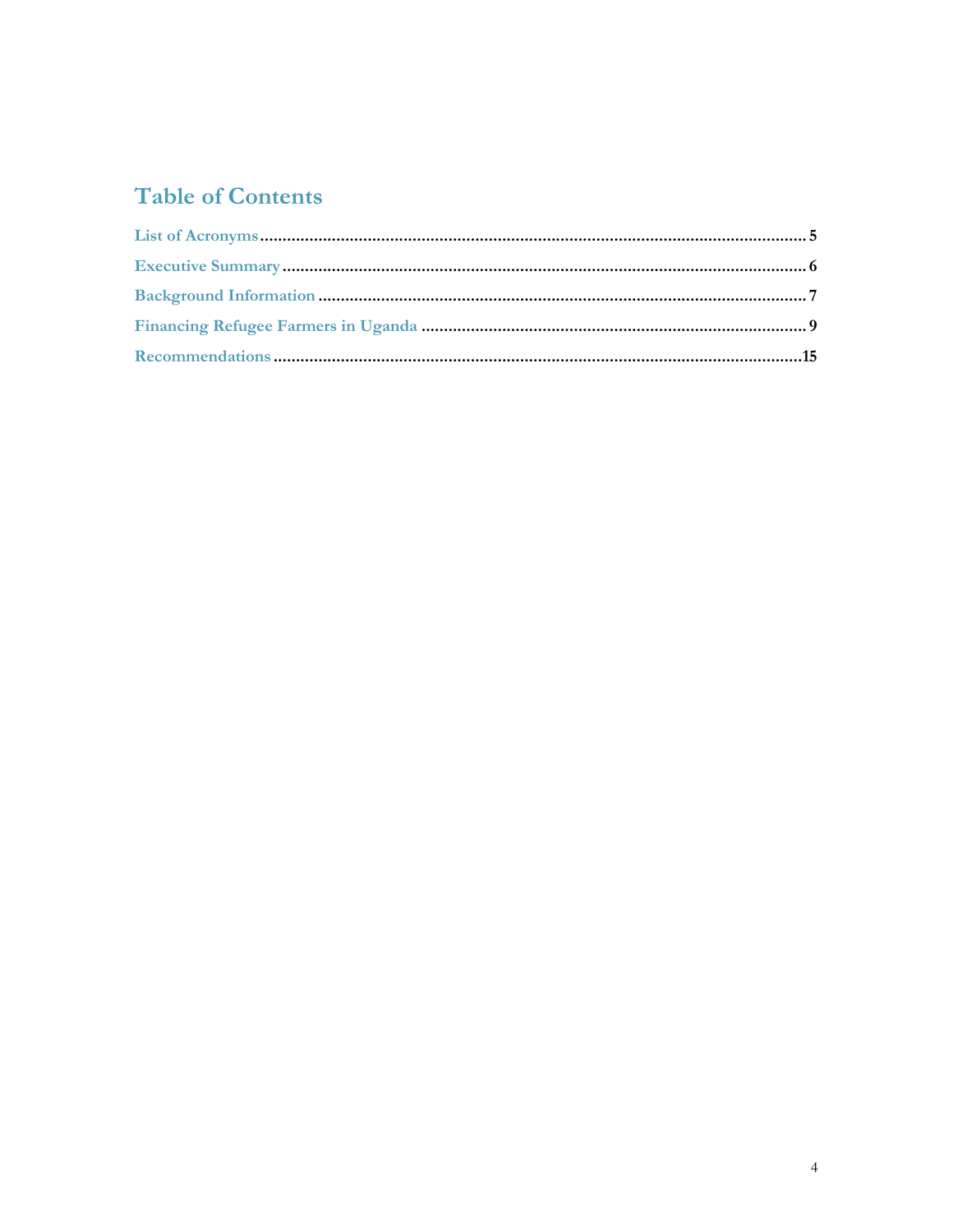## **LIST OF ACRONYMS**

| АE             | Agri Experience                                                    |
|----------------|--------------------------------------------------------------------|
| The Alliance   | the Alliance of Biodiversity International and CIAT                |
| ARC            | American Refugee Committee                                         |
| <b>CBFO</b>    | Community Based Financial Organizations                            |
| <b>EHAR</b>    | Emergency, Humanitarian Aid and Resilience                         |
| EU             | European Union                                                     |
| <b>FAO</b>     | Food and Agriculture Association of the United Nations             |
| <b>FAOSTAT</b> | FAO Corporate Statistical Database                                 |
| FGD            | Focus group discussion                                             |
| FSP            | Financial Service Provider                                         |
| <b>IFDC</b>    | International Fertilizer Development Center                        |
| <b>LSB</b>     | <b>Local Seed Business</b>                                         |
| <b>LSWG</b>    | Livelihood Sector Working Group                                    |
| <b>MAAIF</b>   | Ministry of Agriculture, Animal Industry, and Fisheries            |
| MSD            | Market Systems Development                                         |
| <b>MVP</b>     | Minimal viable product                                             |
| <b>NGO</b>     | Non-governmental organization                                      |
| <b>NRC</b>     | Norwegian Refugee Council                                          |
| OBUL           | Opportunity Bank Uganda Limited                                    |
| <b>OFDA</b>    | U.S. Office of Foreign Disaster Assistance                         |
| ОI             | Opportunity International                                          |
| <b>OPM</b>     | Office of the Prime Minister                                       |
| PABRA          | Pan-Africa Bean Research Alliance                                  |
| <b>RFS</b>     | USAID's Bureau for Resilience and Food Security                    |
| <b>SACCO</b>   | Savings and credit cooperative                                     |
| S34D           | Feed the Future Global Supporting Seed Systems for Development     |
| <b>UGX</b>     | Ugandan Shillings                                                  |
| <b>UNHCR</b>   | United Nations High Commissioner for Refugees                      |
| <b>UNOCHA</b>  | United Nations Office for the Coordination of Humanitarian Affairs |
| <b>USAID</b>   | United States Agency for International Development                 |
| <b>USD</b>     | United States Dollar                                               |
| <b>USTA</b>    | Uganda Seed Trade Association                                      |
| VSLA           | Village Savings and Loan Association                               |
| WFP            | World Food Program                                                 |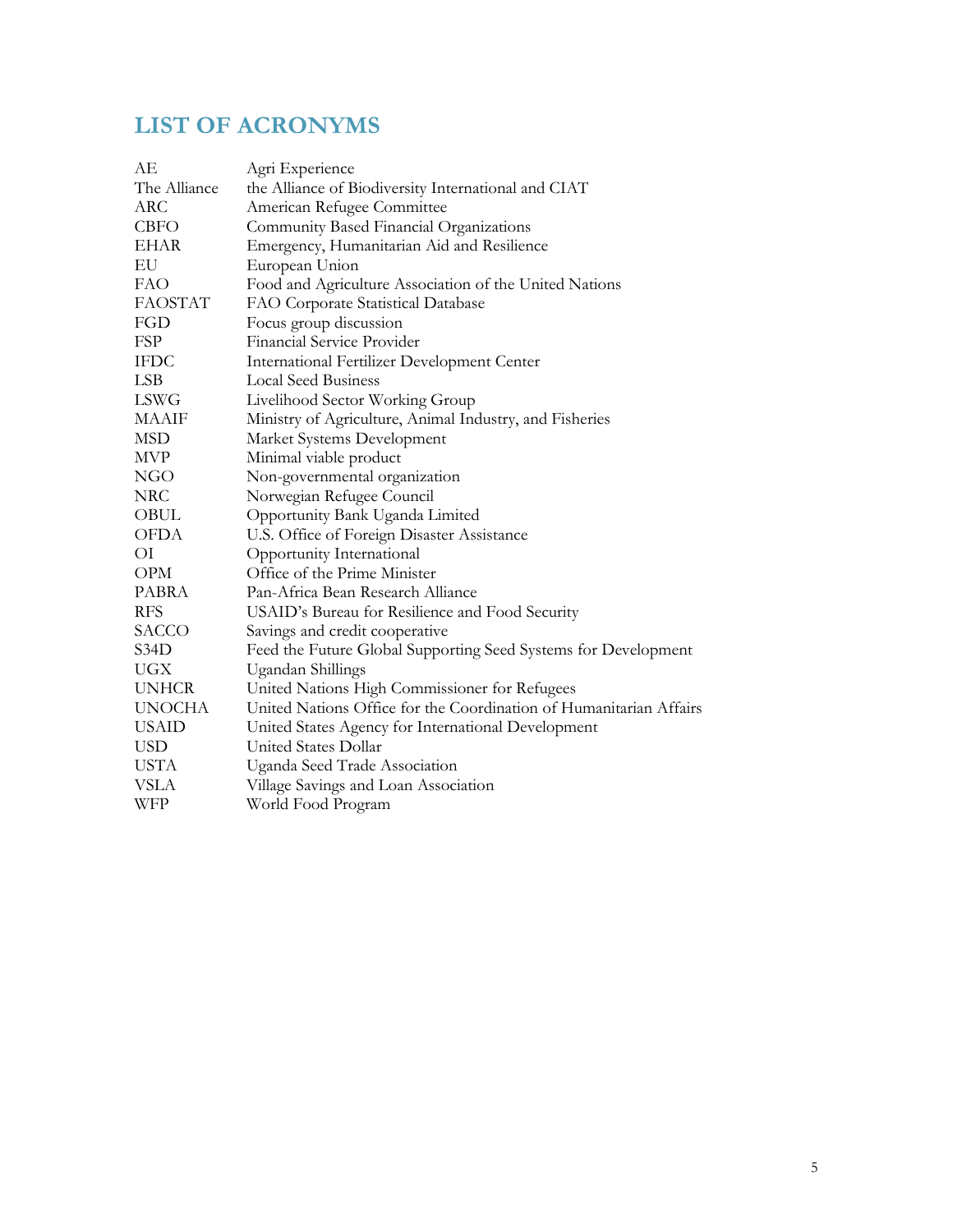### **EXECUTIVE SUMMARY**

This paper draws from Opportunity International's experience in agriculture and refugee financing in two settlements in Uganda from 2019. The paper discusses the Ugandan refugee context, the response from the Ugandan government and international non-governmental organizations (NGOs), and the shift away from food in-kind towards a market development approach within the humanitarian sector. The paper reviews current seed and agriculture work and the role financial service providers are playing in this space.

Currently, investment in livelihoods for refugees in Uganda is underfunded and remains low. The paper concludes that, without intermediary entities, there would not be a strong demand for formal seed from refugees, nor would agrodealers serve refugees unless they are encouraged into a settlement on behalf of NGOs or governments, as has been done through some humanitarian interventions. Value chain approaches hold strong potential for facilitating sustainable agricultural development, however it needs to be both demand-driven and context-specific. Additional analyses should gather data on the local level to build out a targeted intervention that provides information, access, market linkages and financial support to all players across and within the value chain. Future data gathering and implementation needs targeted interventions to support inclusive systems' approaches, specifically in data disaggregation, across gender and age, to better define interventions for traditionally economically and socially vulnerable members of the refugee community.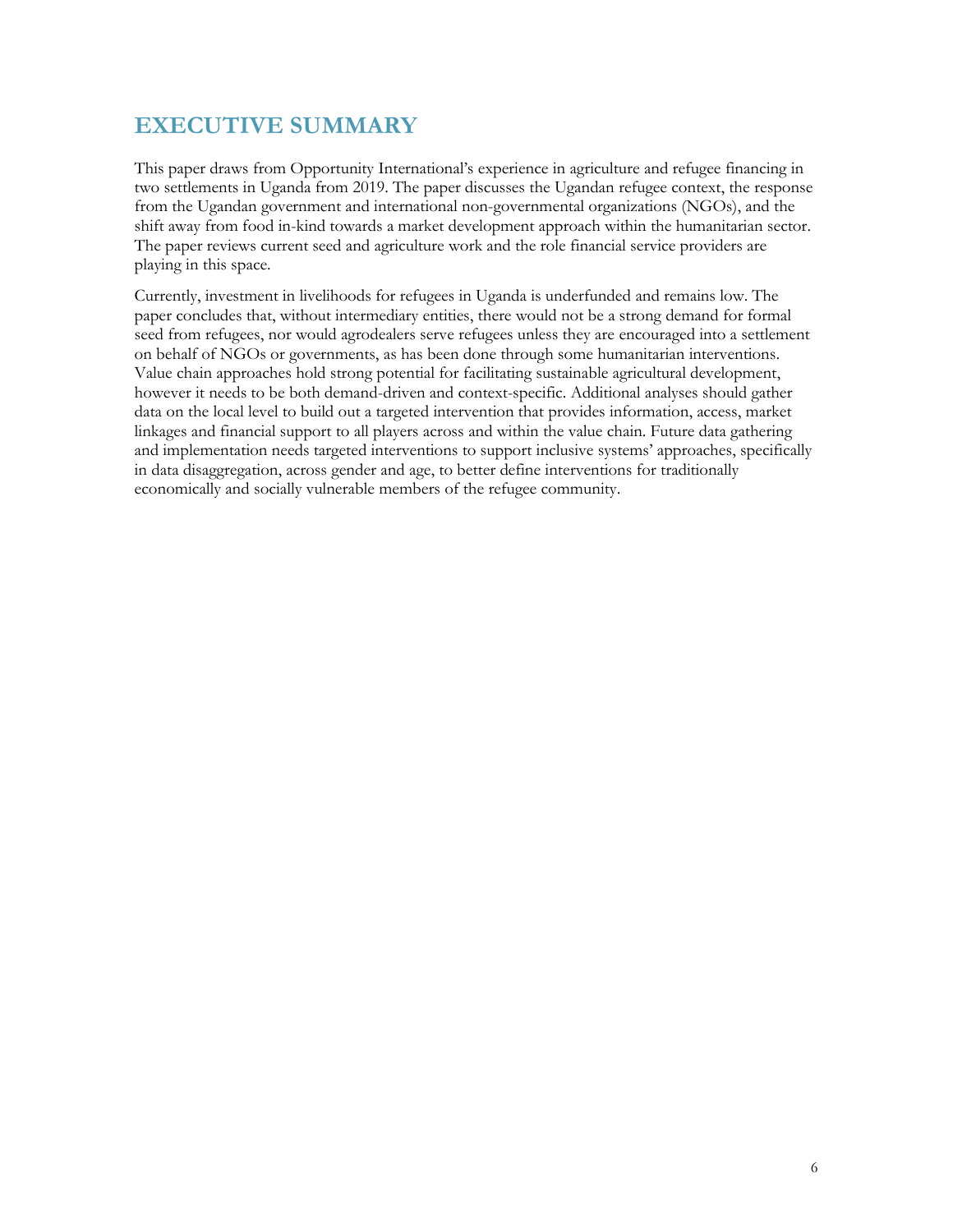## **BACKGROUND INFORMATION**

#### **Activity and Report Overview**

The Feed the Future Global Supporting Seed Systems for Development (S34D) activity is funded by the Feed the Future Initiative through USAID's Bureau for Resilience and Food Security (RFS), and by USAID through the Bureau for Humanitarian Assistance (BHA) to facilitate the development of highimpact, inclusive seed systems to ultimately improve smallholder farmers' crop production and resilience.

The funding was granted to Catholic Relief Services as a five-year Leader with Associates Cooperative Agreement award to implement the activity. Current consortium partners include the Alliance of Biodiversity International and International Center for Tropical Agriculture (the Alliance), International Fertilizer Development Center (IFDC), Opportunity International, Pan-Africa Bean Research Alliance (PABRA), Agri Experience (AE), and Purdue University.

S34D aims to strengthen national and regional seed sectors around the world by scaling new business models to effectively expand seed inventories for a broader range of crops, beyond maize, while improving delivery of quality seed across formal, informal, and chronic/emergency seed systems. By strengthening linkages within and between seed systems, the activity will help services reach more customers in increasingly remote and fragile contexts to provide farmers with better access to higheryielding seed varieties.

This white paper offers recommendations on the potential of developing viable financial products for refugees living in Uganda to gain access to better quality seed and inputs.

#### **Background**

To compile this white paper, Opportunity International (OI) compiled learnings from its experience working in two refugee settlements in Uganda: Nakivale and Kiryandongo. OI's engagement in the settlements<sup>1</sup> started in June 2019 to help financially integrate refugee and host communities, promote self-reliance among refugees, and stimulate local economic activity in refugee settlements and surrounding host communities. OI used two methods of data capture: 1) financial diaries, which captured data disaggregated by gender, and 2) initial needs assessments. The needs assessments used qualitative focus group discussions and cash mapping workshops that include both men and women. A specific gender lens approach was not included in the initial assessments. In line with OI's Gender Strategy, which indicates that economic segmentation is the critical first step in designing tailored financial products for non-homogenous client groups, such as women, this gender lens should come at a later stage. Gender based differences were noted such as the types of jobs held; effects COVID-19 on businesses; loss of income/employment; and access to agriculture opportunities. Womens' access to savings being lower than mens'. The resulting minimal viable product (MVP) was developed considering factors such as current savings, group savings, livelihood activities and interest and/or knowledge of financial services used to segment refugees into groups for financing. At this stage, this segmentation proved more relevant than gender to determine viability. Based on the MVP prototype and findings OI has been able to identify key areas that are more gender inclusive and will be shared below. Further gender and age disaggregated data analysis seeks to also assess other economic factors and refugee needs generically across all groups such as length of time saving; type of livelihood activity; refugee wants and needs; adapted channels; proximity; pricing; access and implications for digital financial services, however this further analysis is outside of the scope of this current white paper.

This work includes collaborating with other NGOs, government entities, and financial service providers to develop and extend financial products and services, as well as financial literacy training, to refugees.

<sup>&</sup>lt;sup>1</sup> This engagement is an independent project outside of the S34D activity.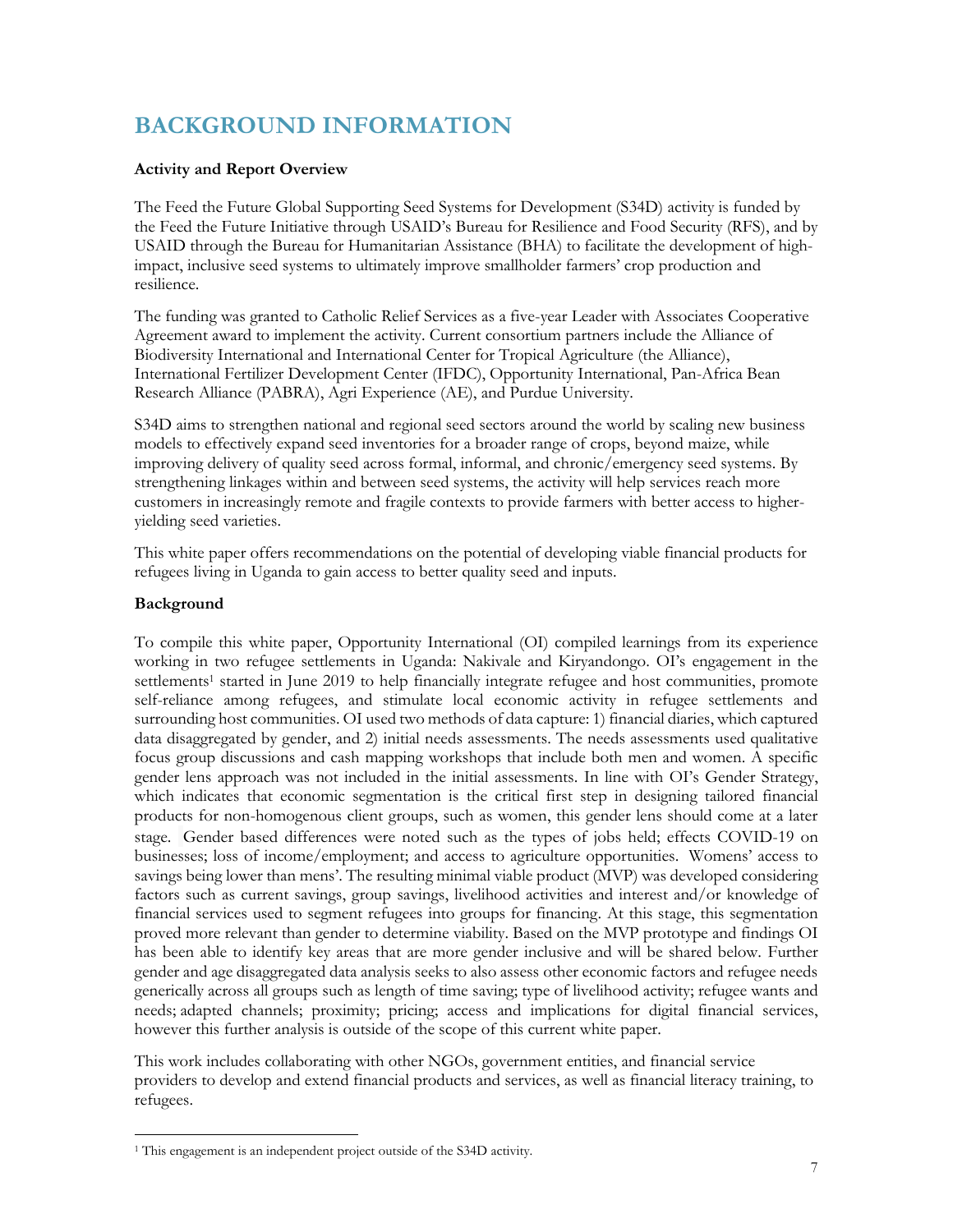#### **Limitations & Considerations**

This white paper is based off learnings from a limited engagement with refugee communities in Uganda, and as such is not a comprehensive scan. In general, the data available on refugees' livelihood activities are extremely limited. As such, age and sex-disaggregated data were not available from third party sources for this analysis.

Additionally, agriculture finance is an emerging, yet nascent aspect of the financial services sector throughout most of Africa. Many financial service providers (FSPs) that do have such activities, offer just one or two financial products dedicated to agricultural lending. Though the seed sector is a vital component of the agricultural sector, these market realities within the financial services sector make it impractical to limit assessments to just seed sector financing. Instead, for this report, seed sector finance is largely considered synonymous with agriculture finance unless otherwise noted. The success of agriculture financing is dependent on multiple external factors such as climate and trade agreements. Given the relatively undeveloped nature of agriculture finance, lending product terms and amounts should be tailored for the specific lending purpose. Seed-related loan products, as a subset of the broader agriculture finance sector, are no different. Therefore, assessments and surveys relating to financial service providers (supply side) assume that those interested in agriculture finance will also be interested in seed sector finance.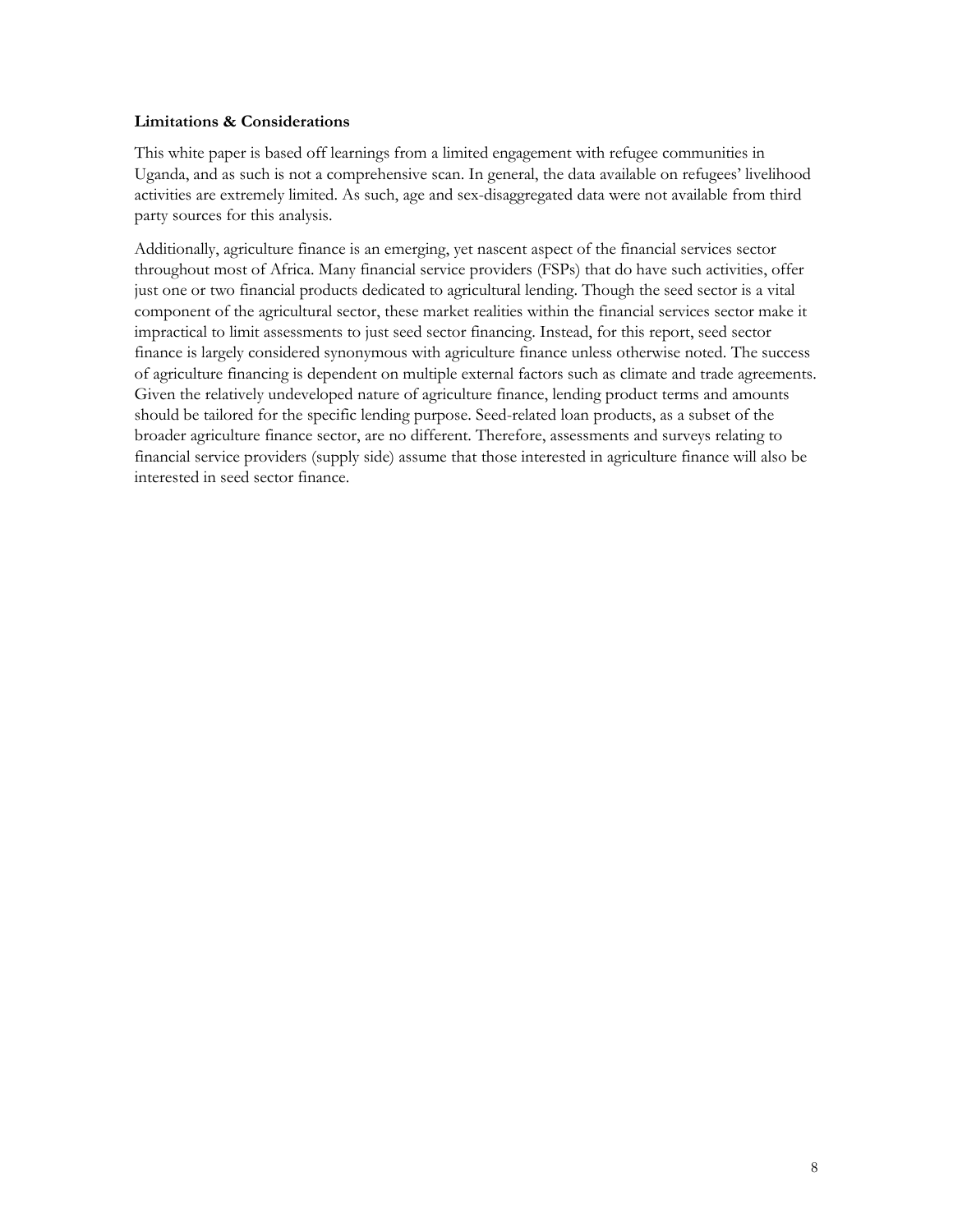## **FINANCING REFUGEE FARMERS IN UGANDA**

#### **Overview: Agricultural Context for Refugees in Uganda**

Uganda is home to an estimated 1.4 million refugees<sup>2</sup>, largely from neighboring African nations. The Government of Uganda maintains progressive policies toward refugees that promote self-reliance, allowing refugees to integrate with host communities, access land, utilize financial services and access the same basic services as nationals (water and sanitation, education, and health). These landmark policies include the "30-70 Principle" which requires that 30% of all interventions with refugees address host community needs.<sup>3</sup>

Upon entry, all registered refugee household heads in Uganda are allocated a small plot of land for residential and agricultural purposes, intended for use by all household members. However, as more refugees enter the country, land is becoming increasingly scarce. In one study<sup>4</sup>, only 29% of refugees reported having access to land for agricultural purposes, and in many cases the small plot size was considered inadequate for cultivation by those who received the land. Key reasons cited were the distance to the land they were given, insecurity in protecting their land, and access to only limited or poor tools for cultivation. From recent refugee household surveys examined in this study, only 9% reported having more than half an acre and 3% more than one acre for cultivation. This secondary source did not list any gender specific information, such as male headed households or female headed households. A similar study<sup>5</sup> showed 91% of households used their plot for cultivation. Yet of those, 97% said the land was insufficient to provide food for consumption in the household, although specific responses on sufficient land access was not included in this study. Across the literary review of recent studies, public sources of research displayed a significant gap in age and sex-disaggregated data, and it is strongly recommended that primary research interventions directly target this knowledge gap.

Bi-lateral funders are the largest source of humanitarian support for refugees to build livelihoods through agriculture, with most projects implemented through the Food and Agriculture Organization of the United Nations (FAO) and international NGOs. The projects typically address needs throughout entire value chains, including the provision of extension services to farmers, forming and managing Village Savings and Loans Associations (VSLAs), which are frequently and deliberately skewed towards greater female membership, and providing access to formal financial services to farmers and agribusinesses. Projects have also included activities targeted at building the capacity of agribusinesses across value chains, including the facilitation of market linkages and development of value chains, as well as encouraging farmers to diversify their farms and grow higher value crops, promoting the adoption of appropriate technologies and improving the supply of inputs. Some highlights based on OI's MVP prototyping, which identified key areas for women, include:

1. VSLAs in Kiryandongo: VSLAs in this refugee settlement are largely comprised of women. The function of the VSLAs whose membership is primarily women is different from those which are predominately male. These female-led VSLAs often provide loans only once or

<sup>2</sup> UNOCHA. "Uganda." [https://www.unocha.org/southern-and-eastern-africa-rosea/uganda.](https://www.unocha.org/southern-and-eastern-africa-rosea/uganda) Last access date November 2020.

<sup>3</sup> Coggie, Tessa, Migration Policy Institute. "Can Uganda's Breakthrough Refugee-Hosting Model Be Sustained?" 31 October 2019. [https://www.migrationpolicy.org/article/can-ugandas-breakthrough-refugee-hosting-model-be-sustained.](https://www.migrationpolicy.org/article/can-ugandas-breakthrough-refugee-hosting-model-be-sustained) Last access date March 2021.

<sup>4</sup> OPM, UNHCR, WFP, Development Pathways. "Analysis of Refugee Vulnerability in Uganda, Working Paper January 2020." [https://www.developmentpathways.co.uk/wp-content/uploads/2020/05/WFP\\_DP-Analysis-Uganda-Refugees.pdf.](https://www.developmentpathways.co.uk/wp-content/uploads/2020/05/WFP_DP-Analysis-Uganda-Refugees.pdf) Last access date March 2021.

<sup>5</sup> EU, NRC, REACH. "Refugees Access to Livelihoods and Housing, Land and Property May 2019 Uganda." [https://reliefweb.int/sites/reliefweb.int/files/resources/Refugee%20access%20to%20livelihoods%20and%20housing%2C%](https://reliefweb.int/sites/reliefweb.int/files/resources/Refugee%20access%20to%20livelihoods%20and%20housing%2C%20land%2C%20and%20property%20%28Kampala%20District%2C%20May%202019%29.pdf) [20land%2C%20and%20property%20%28Kampala%20District%2C%20May%202019%29.pdf.](https://reliefweb.int/sites/reliefweb.int/files/resources/Refugee%20access%20to%20livelihoods%20and%20housing%2C%20land%2C%20and%20property%20%28Kampala%20District%2C%20May%202019%29.pdf) Last access date March 2021.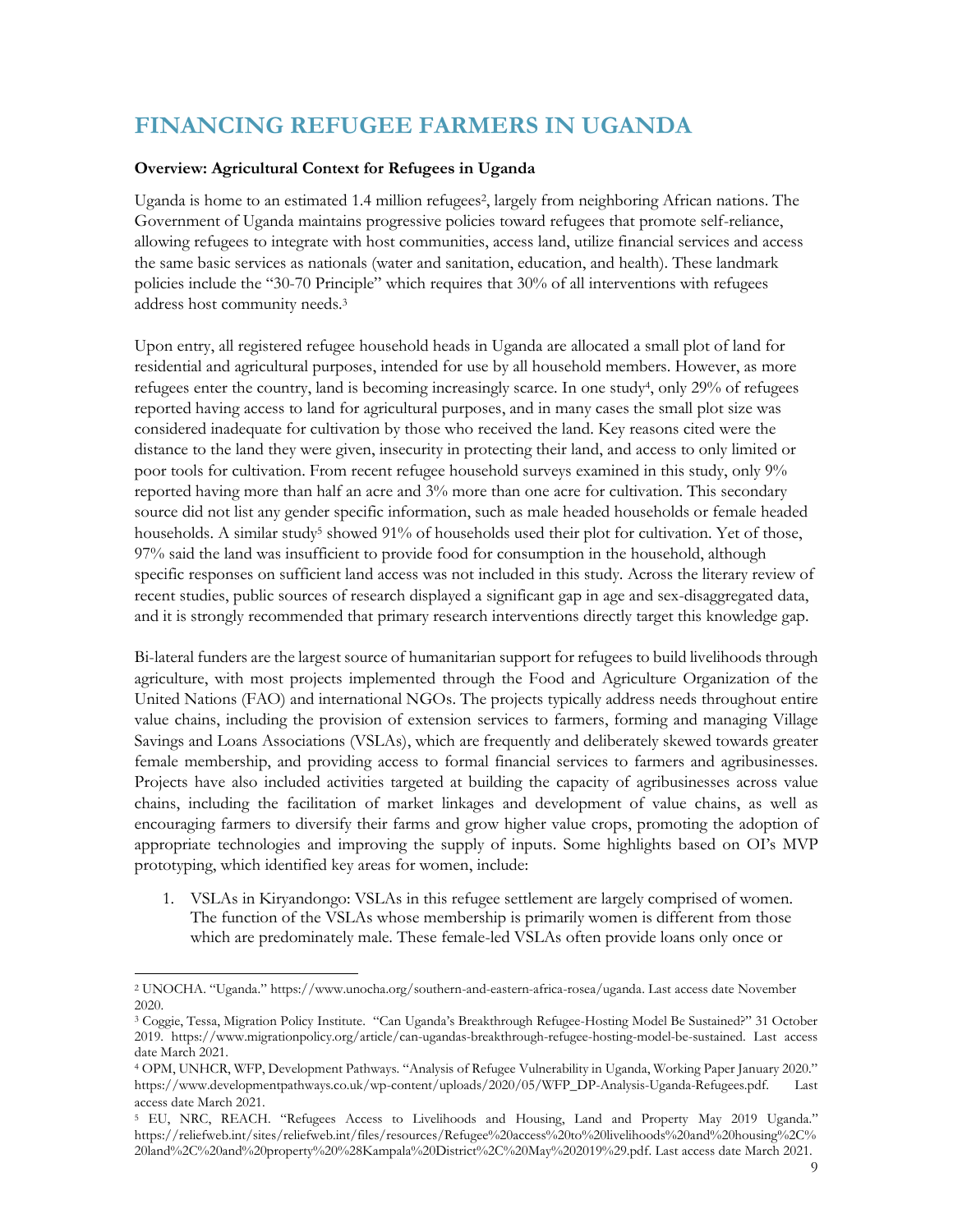twice a year and the amounts loaned tend to be small. This is in contrast to male dominated VSLAs where typically members agree on an equal amount that each member will contribute on either weekly, bi-weekly, or monthly basis. Additionally, in these groups, the disbursements to members are more frequent, often monthly.

2. Par Fruita Added Value Passion Fruit project in Nakivale: Women and girls are being identified through the local authorities in order to reduce risks related to distance, transport, drought, and security in passion fruit production. The women who have already participated in passion fruit farming prototypes will buy fruits from the girls and make juice for sale. The project is in talks with the Office of the Prime Minister (OPM) to provide the land for production. Seedlings have already been identified and will come from the prototype garden. Growers will then be linked to Opportunity Bank Uganda Limited (OBUL) to access formal financing and will also receive financial literacy training to better manage their finances and plan for the their family's future.

Refugees often receive cash or in-kind support for investing in seed and equipment when they first arrive in the country. Many also receive ongoing support in subsequent planting seasons. However, limited data sets are available on the various actors and service providers for refugee farmers, especially with regard to how frequently seed and other inputs are provided to refugees, and for which crops<sup>6</sup>. Data from August 2020, UNHCR Livelihoods and Resilience Working Group ) indicate slow progress toward livelihood and agriculture-related goals for refugees in Uganda.These data sets are neither age nor sex-disaggregated:

- 38% of targeted households are receiving emergency livelihood support.
- 2% of targeted households are participating in income-generating activities.
- 1% of targeted households are engaged in formal and non-formal long-term employment opportunities. 7

For refugees, the creation of viable jobs and businesses for income generation remains a high priority for the global humanitarian community, however investing in long-term economic development is often at odds with typical humanitarian approaches that focus on short-term essential needs. However, Uganda's OPM and USAID Uganda's Market Systems Development (MSD), that promotes self-reliance among refugees where appropriate, indicate growing institutional support for solutions oriented at longer-term livelihood development. A UNHCR study<sup>8</sup> in 2018 in northern Uganda recommended a key solution for building livelihoods for refugees will be investing in value chain upgrades for cassava, sesame (*simsim*), and groundnuts. Interventions would be alongside multiple stakeholders and promote improved use of technologies, inputs, good agricultural practices, and improved access to post-harvest services. One key recommendation for direct implementation would be to incorporate gender sensitive analyses across any new or existing value chains to capture nuances and gender-based farmer constraints barriers, dynamics and potential solutions.

A targeted gender and age sensitive value chain approach that creates and enhances demand for specific types of seed while also unlocking access to financial services to all the players in these value chains, from production to bulking and off-taking, may be a viable approach. As discussed further below, this will support the development of seed systems among this vulnerable population of farmers.

<sup>6</sup> UNHCR. Livelihoods Working Group reporting for end of 2019 shows 249 seed interventions across all 14 Settlements. Of these 58% were one off, 16% repeat and 26% not listed.

<sup>7</sup> UNHCR. "Livelihoods and Resilience, Uganda Refugee Response Plan (RRP) 2020-2021 Quarter 2." [https://reliefweb.int/sites/reliefweb.int/files/resources/Uganda%20Refugee%20Response%20Plan%20%28RRP%29%2020](https://reliefweb.int/sites/reliefweb.int/files/resources/Uganda%20Refugee%20Response%20Plan%20%28RRP%29%202020-2021%2C%20Livelihoods%20and%20Resilience%20-%20Quarter%202%2C%20January%20-%20June%202020.pdf) [20-2021%2C%20Livelihoods%20and%20Resilience%20-%20Quarter%202%2C%20January%20-%20June%202020.pdf.](https://reliefweb.int/sites/reliefweb.int/files/resources/Uganda%20Refugee%20Response%20Plan%20%28RRP%29%202020-2021%2C%20Livelihoods%20and%20Resilience%20-%20Quarter%202%2C%20January%20-%20June%202020.pdf) Last access date March 2021.

*<sup>8</sup>* UNHCR. "Market Systems Development for Refugee and Host Livelihoods in Arua and Yumbe Districts, Uganda." 2018. [https://reliefweb.int/report/uganda/market-systems-development-refugees-and-host-livelihoods-arua-and-yumbe-districts.](https://reliefweb.int/report/uganda/market-systems-development-refugees-and-host-livelihoods-arua-and-yumbe-districts)  Last access date March 2021.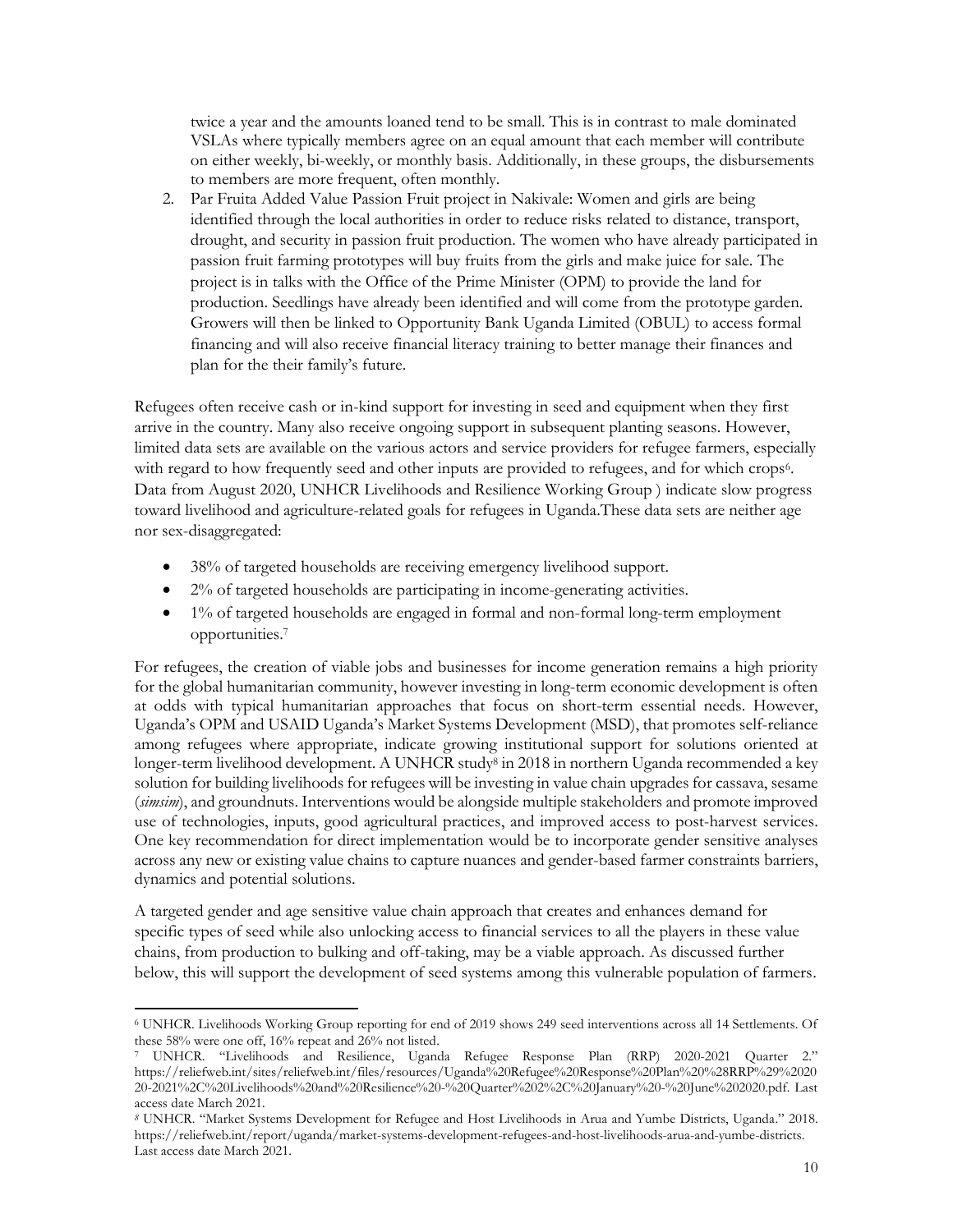#### **Demand for Seed in Refugee Communities**

A framework provided by USAID<sup>9</sup> offers a comprehensive understanding of seed security by investigating seed access, availability, quality, and market linkages. Typically, the seed sector is described in terms of:

- 1. **the formal sector**, in which certified seed is produced by seed companies and registered seed growers and sold through agrodealers (also usually registered); or
- 2. **the informal sector,** in which there is no independent quality assurance; seed is saved by farmers from the previous harvest, exchanged among friends and neighbors, and purchased and sold by informal traders in local grain markets.

To be effective, market-based seed interventions in the humanitarian sector may leverage existing market actors, both formal and informal, and integrate interventions from both the supply and demand side.

In Uganda, about 85% of all seed planted by smallholder farmers comes from the informal sector.<sup>10</sup> Of the 15% that comes from the formal sector, the majority is in hybrid maize and vegetables. Certified seed production for the top ten crops planted in Uganda was reported to be more than 25,000 metric tons in 2019.<sup>11</sup> For the same year, it was estimated that roughly 10,000 metric tons of seed and planting material<sup>12</sup> were distributed to refugees and their host communities in 2019<sup>13</sup>. It cannot be assumed that all of the seed distributed to refugees comes from high-quality, certified seed production, even with strong institutional procurement policies,<sup>14</sup> but the figures presented provide an indication of the scale of humanitarian seed provisioning in relation to certified seed production.

Given the small percentage of refugees with access to sufficient land, the overall demand for seed by refugees is expected to be low. Additionally, given the limited data available on refugee livelihoods, it is unknown if this large quantity of seed distributed through humanitarian aid is utilized by refugees. One assumption is that, since only 15% of seed planted by the overall population of Ugandan smallholder farmers is sourced from the formal sector, the usage rates of formal seed among refugees in Uganda may be a similar percentage, although bulk institutional seed procurement can also have issues with presumed certified seed not actually meeting certification standards. Though the associated low demand for formal sector seed from the overall Ugandan market as a proxy for refugee demand may limit the scope of a supply-side intervention, solutions that focus on comprehensive support for refugees – training farmers in good agricultural practices, increasing access to finance for farmers to purchase formal seed, and strengthening value chains, especially suppliers that can ensure seed is delivered timely and for the right crops – hold the greatest potential for effectively increasing demand for seed and formalizing seed systems within refugee communities.

<sup>9</sup> Walsh S., and L. Sperling. Review of Practice and Possibilities for Market-led interventions in Emergency Seed Security response. 2019. A Feed the Future Global Supporting Seed Systems for Development activity report. https://pdf.usaid.gov/pdf\_docs/PA00WPBN.pdf

<sup>10</sup> ISSD Uganda. "Quality Declared Seeds (QDS)."

[https://issduganda.org/programme/local\\_seed\\_businesses/quality\\_declared\\_seed/.](https://issduganda.org/programme/local_seed_businesses/quality_declared_seed/) Last access date March 2021.

<sup>11</sup> Data provided by S34D partners, based on figures from the Uganda Seed Trade Association (USTA).

<sup>&</sup>lt;sup>12</sup> Planting material refers to sweet potato vines and cassava sticks. In this estimate, the quantity of planting material has been converted into weight and included in the overall figure. Note that the figure for certified seed production does not include planting material.

<sup>&</sup>lt;sup>13</sup> Estimate provided by S34D partners, based on composite figures from OPM, FAOSTAT tables, the Livelihood Sector Working Group (LSWG) and the MAAIF Seed Strategy.

<sup>14</sup> Some of the seed distributed through humanitarian interventions is thought to be produced by Local Seed Businesses (LSBs) who produce QDS that is sometimes sold through the formal seed sector.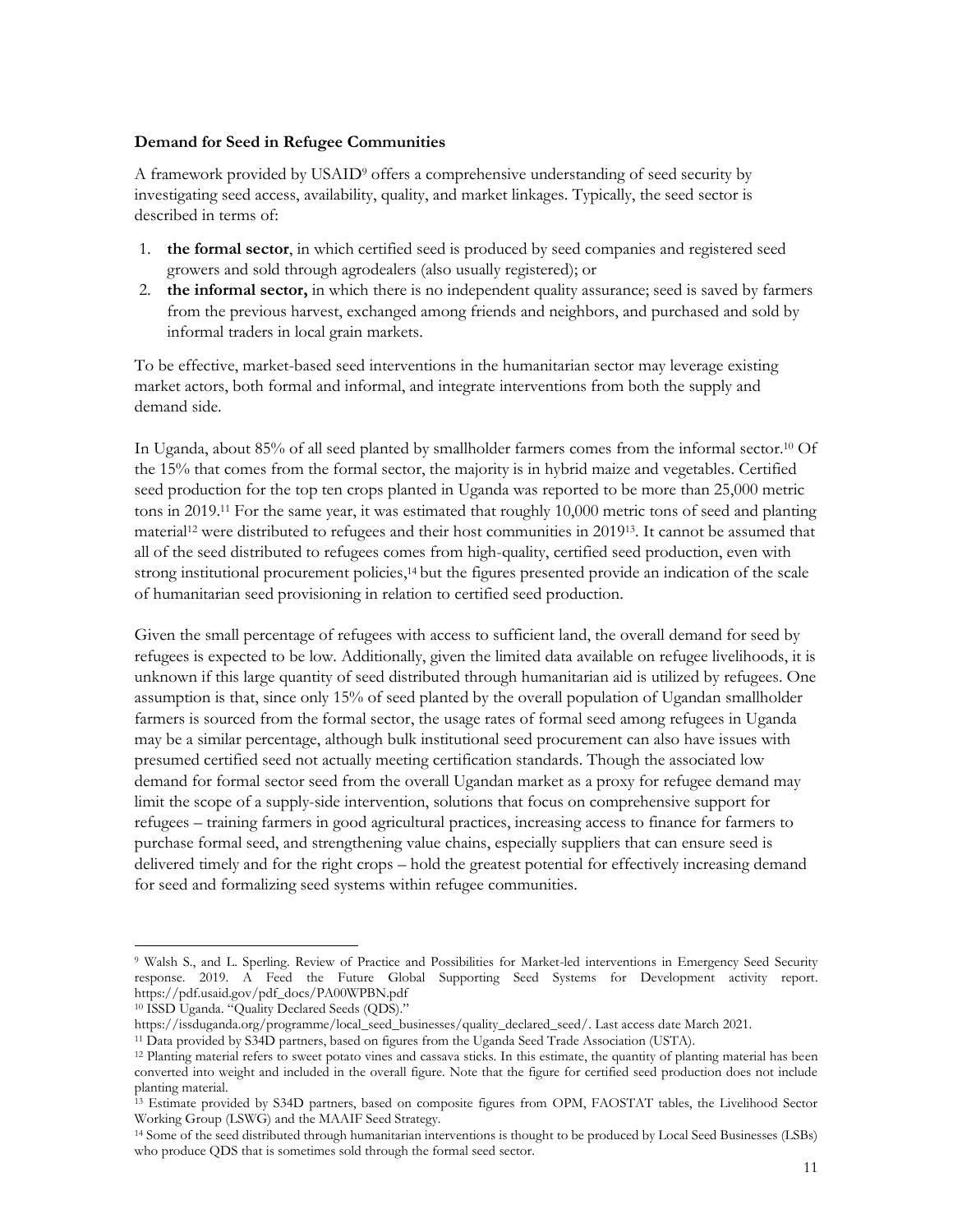#### **Case Study: Stimulating Agricultural Markets within Refugee Communities**

In 2018, Mercy Corps, DanChurchAid and the Palladium Group<sup>15</sup> implemented a project that:

- channeled smart subsidies for inputs through local agrodealers (formal sector market actors),
- promoted land sharing with host communities (to create increased self-reliance through increased demand for seed among refugees), and
- supported the development of agent networks for produce trading companies (so that farmers could sell their output, thus providing an incentive to increase production).

Refugees were offered seed vouchers that were 60% subsidized, resulting in 76% of refugees engaged showing willingness to participate in the project. Due to the institutional capacity of the project's implementers, it is presumed that this was conducted with a set gender lens, however no information was obtained from the author of the project report to provide overviews of any age or sex-specific outcomes.

The project achieved a distinct increase in market activity because of these interventions. A key component was addressing financing limitations for agrodealers. The project offered guarantees to local financial service providers to incentivize lending to agrodealers, increasing their operational capacities. Overall, seed companies expressed a preference to work with agrodealers instead of NGOs, although the project report did not explicitly define these segments used in interviews with seed companies. Additionally, the project evaluation noted an increase in demand for non-pilot supported seeds and inputs, demonstrating potential for further scale and sustainability. USAID Feed the Future Uganda Inclusive Agricultural Markets activity uses a markets systems development approached and facilitates shifts in the behaviour of market actors to increase access to goods and services for vulnerable target populations. Strengthening market systems can take many forms including financial services, transportation, information services, energy, natural resources, and infrastructure as well as other components of the enabling environment such as social norms and regulations. As such, the project also highlighted the need to build partnerships and capacity to test more market-driven approaches.

It is also critical to meet humanitarian principles, aid must be prioritized to serve those with the greatest need therefore a role for the United Nations and NGOs must be considered. The evaluation noted that market-based approaches to humanitarian relief are still new, and similar interventions should be explored to understand the effectiveness beyond the scope of this one project. Undoubtedly, future interventions should consider the roles of inclusive credit services, especially the provision of financial products alongside training to increase farmer productivity, and the promotion of market and value chain linkages. In all cases, the utilization of both gender and age specific implementation plans must be taken into consideration.

#### **The Financing Potential of Refugee Farmers in Uganda**

Unlike refugees in many other countries, those living in Uganda have more rights and services available to them, including the ability to access formal financial services and the right to establish businesses. Uganda's Office of the Prime Minister (OPM) issued a mandate in 2019 for all head of household refugees to have bank accounts in order to receive social protection transfers, reflecting a shift in humanitarian aid toward cash-based payments. Further details are still forthcoming from the general mandate. Qualifying terms require beneficiaries to be over the age of 18, with no reference to gender stipulations, and intermediaries are still in the process of working towards compliance with the mandate. Equity Bank is currently the largest entity in this space, offering refugees the ability to open

<sup>15</sup> Facing up to the challenges- Blending Market and Humanitarian support for Refugees in Uganda, Nov 2019, Simon Levine, Grace Becton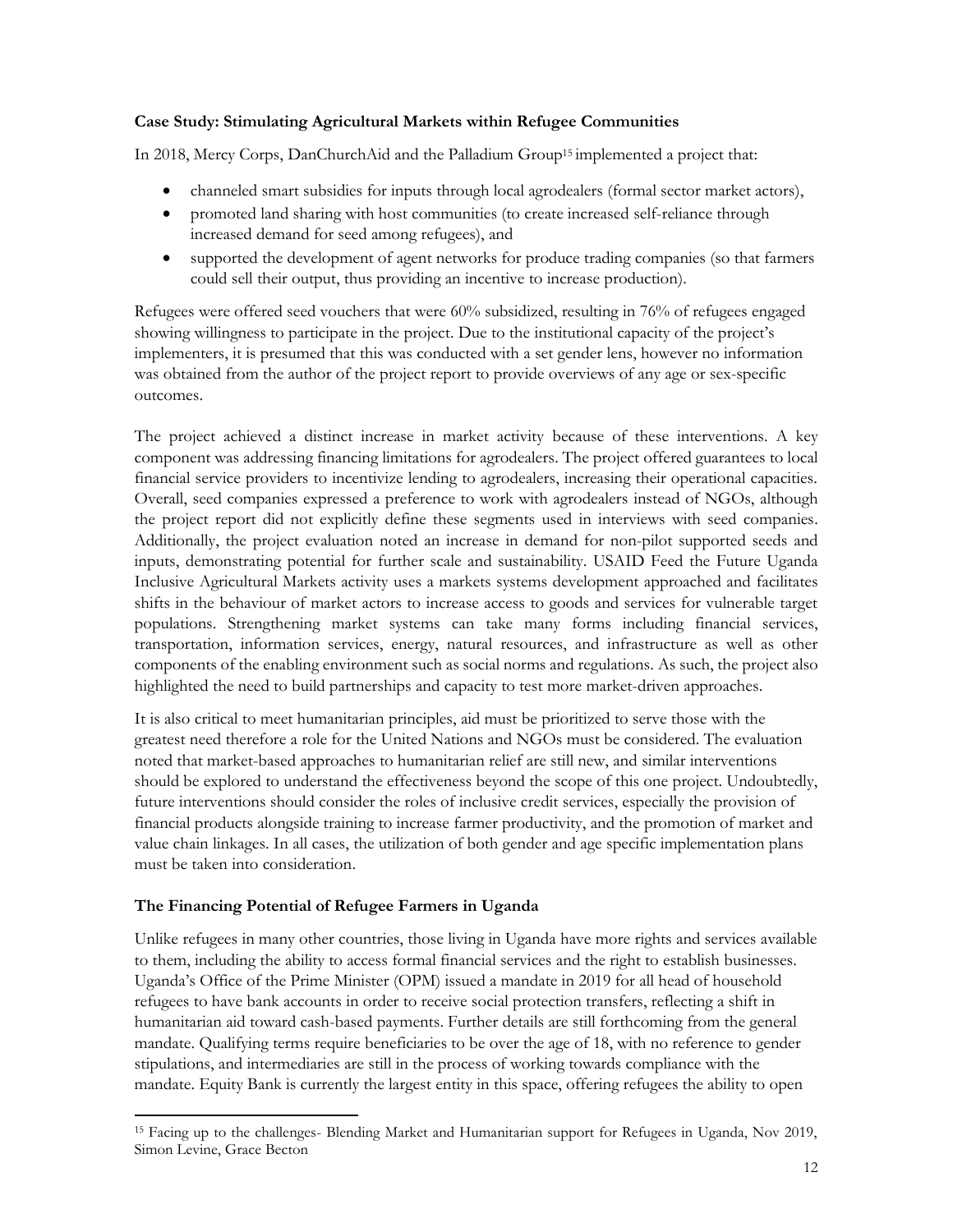savings accounts and receive cash payments. Equity Bank is also piloting a credit product for refugees. OBUL and Ugafode have savings and loan products for individuals and groups. Vision Fund has a savings group product while Ruufi offers VSLA and savings group linkages. Other commercial banks are entering the space as well. Based on the outputs of a previous FSP Inventory Scan<sup>16</sup> published by S34D, it is very unlikely that there are specific gender-defined products already available in the market. As S34D and other USAID implementing partners engage in this value chain segment, ongoing and future interventions will be greatly strengthened by beginning with a baseline evaluation of financial products that either pose barriers to or offer increased support to women and youth in accessing services.

Refugee financing in Uganda is still under development and research suggests agribusiness financing to refugees remains very low. Therefore, the combination of agriculture financing, specifically for refugees, is extremely limited, especially since many FSPs show little diversified or customized product development for the sector. Combining refugee financing with agricultural financing will likely require the development of a rigorous business case, as well as adequate de-risking measures for the FSPs. Yet, at the sector level, demand-side indicators show credit in agriculture finance is needed to increase productivity.

In 2019, OI launched a discrete project, separate from this white paper analysis, to promote self-reliance among refugees and host communities by developing appropriate financial tools within refugee settlements. The project considers access to loans, as well as savings mobilization, digital financial services, and financial literacy. At the project onset, OI gathered data on refugees' financial needs and behaviors to identify client segmentation for viable client groups and product development based on these findings. Initial baseline evaluations were conducted across 397 households across both Nakivale and Kiryandongo settlements, with 54% female and 56% youth respondent representation. Further indepth assessments utilizing financial diaries were expanded from October 2019 through September 2020, to an additional 200 households, which formed a subset of the 397 interviewed at intake. Households were selected who then identified their main family participant in these interviews which comprised of 54% female participants at the baseline and 49% at the end line (the change was due to a shift in all the heads of households in Kiryandongo due to unforeseen issues around staffing and security). At the baseline, this assessment showed 32% of households had at least one person with special needs, and 27% at the end line. The data itself was collected by trained refugee researchers from within the settlements.

Specifically, this has included developing financial products to grow refugees' small businesses, farms, and agribusinesses, leveraging traditional group-lending methodologies, such as VSLAs and other Community Based Financial Organizations (CBFOs). These group-lending mechanisms have demonstrated the capacity to increase female client participation due to reduced collateral requirements and social-cohesion dynamics. Additionally, as a result of the market assessment, local branch designs are also being adapted to ensure access for clients living with disabilities. Ultimately, the goal is to transition refugee entrepreneurs from a place of commercial isolation to become part of the regulated and formal economy. Detailed, disaggregated information has allowed financial institutions to adapt and customize to the unique needs of the client base.

The increase in cash payments and the mandate by the OPM to link these to refugees' formal bank accounts has opened an important opportunity for market development. Refugees will be more cash liquid to make purchases, which may cascade to traders' needs to expand their supply to meet the increased demand for inputs, food, and other non-food items. Furthermore, this has potential to address longstanding liquidity limitations that constrain productivity during agricultural seasons. Although, interventions should maintain safeguarding standards and work to inform entrepreneurs and beneficiaries of good business practices to mitigate the potential for predatory business practices.

<sup>16</sup> Opportunity International. "The Financing Potential of the Seed Sector in Sub-Saharan Africa." 2019. [https://pdf.usaid.gov/pdf\\_docs/PA00X894.pdf.](https://pdf.usaid.gov/pdf_docs/PA00X894.pdf) Last Date Accessed March 2021.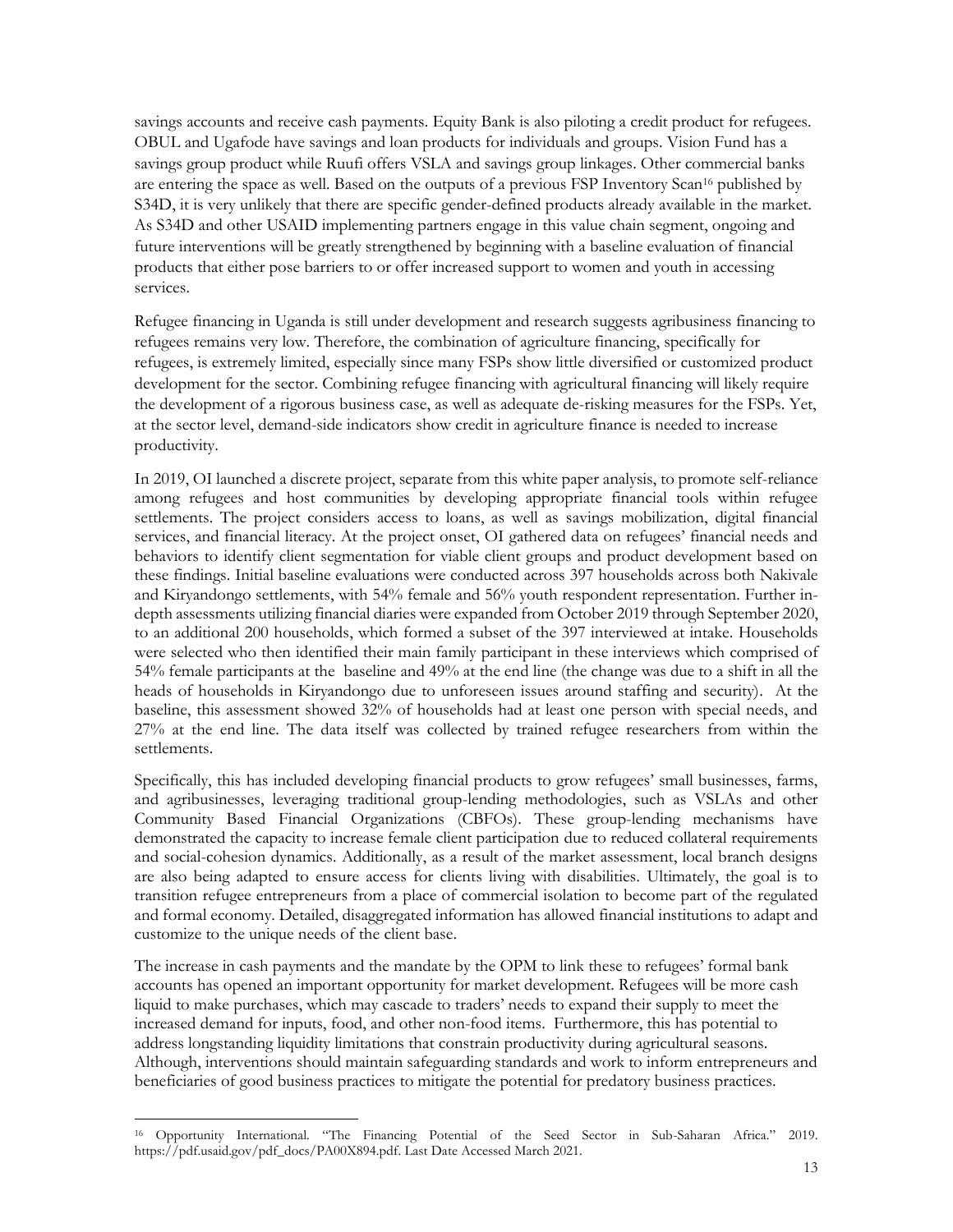In the Nakivale settlement, 70% of refugees now receive cash payments instead of food in-kind. Other more established settlements have followed suit, with recognition that those hosting new arrivals will still need a marketplace with basic goods and services for purchase.

In Nakivale and Kiryandongo, OI targeted local economies and value chains for revenue and income generation opportunities. In Nakivale, maize was identified as the highest potential crop, and existing value chain entities were mapped against current and potential revenue streams<sup>17</sup> that showed a profit margin of USD 8.50 (31,700 UGX) per 100 kilograms maize produced. The greater the profit margin, the greater the potential for increased investment in seed and other inputs. Two community-based organizations involved in passion fruit and maize, comprising mostly of youth and women, have been selected by OI, for further income generating and job creation activities.

Cash transfers to refugees has prompted the expansion of financial services. Access to land for refugees allows them to undertake farming and potentially get involved in both production and/or agribusiness through a cooperative or group model to enable commercial viability. A refugee-specific gender and age lens will also be significant in ensuring inclusive product development. Yet demand for certified seed by refugees is low as they may be utilizing in-kind aid as seed and/or using seeds from previous seasons. There is little incentive for agrodealers to supply certified seed.

The World Food Programme's programmatic shift in 2019 has led to an increase in cash payments as opposed to direct food distribution. This has resulted in increased demand for fresh foods and nonfood items. The traders therefore need to be in position to meet the growing demand and agribusinesses need to be able to process and supply. Currently, traders lack capital to restock adequate levels of commodities. <sup>18</sup> Linking the traders and agribusiness to a financial service provider for loans would help bridge the gap and boost local markets to meet cash demands.

More traditional, in-kind aid threatens the sustainability of market-based approaches where food often floods markets and cuts out local market traders. One response to this has been the current shift to cash, helping move toward market systems development and provide room for expansion of a more thriving, productive agricultural economy. Although initial results from the first of such aid is promising, these examples are still relatively few and tensions between humanitarian and private sectors will need to be resolved to make sure the most vulnerable are not excluded. Multi-stakeholder partnerships are required to facilitate increased supply and demand of agricultural products and services in refugee communities.

<sup>17</sup> Farmers, youth/casual laborers, transporter miller, Community Centre Trader, Training Centre Staff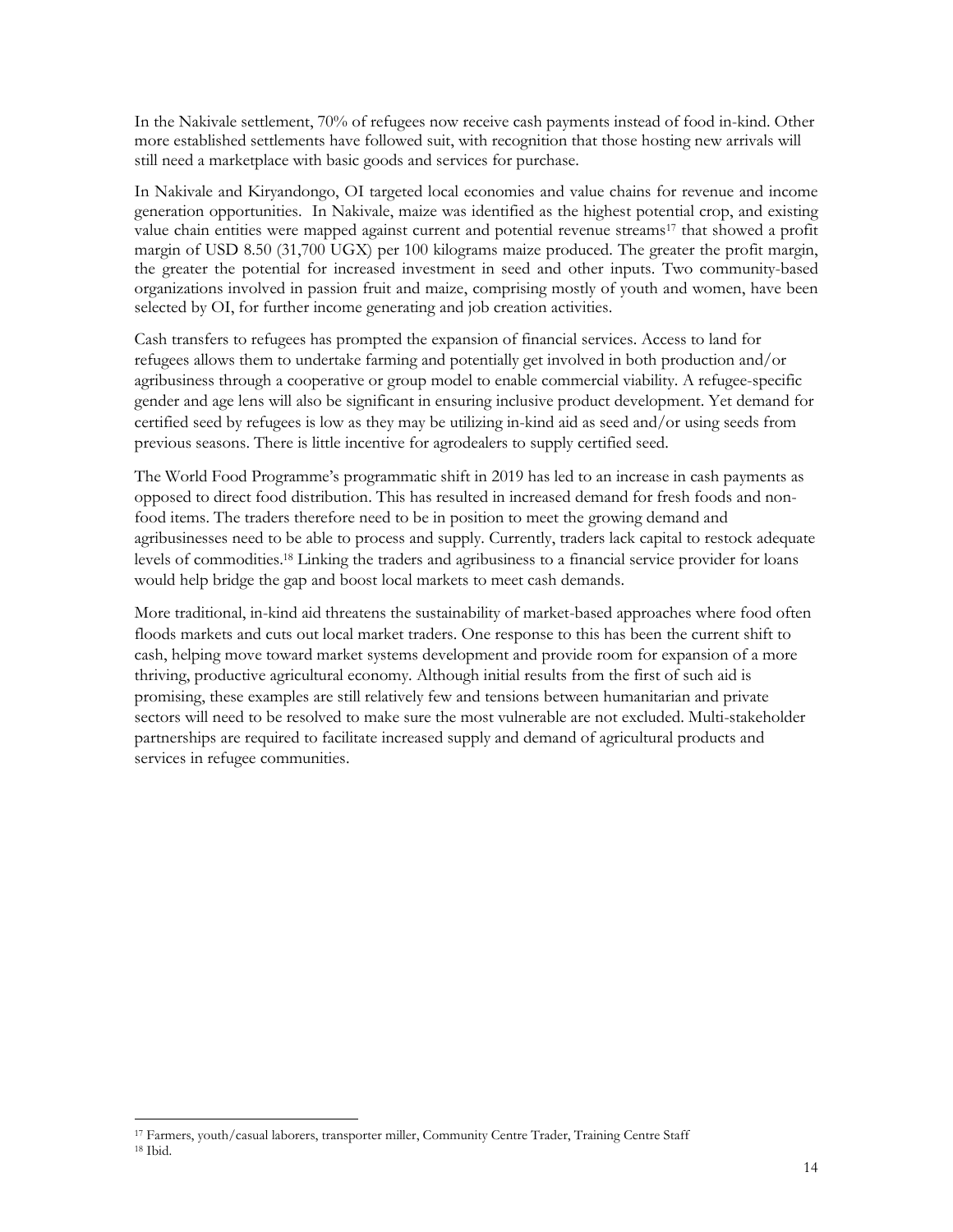### **RECOMMENDATIONS**

- 1. Given high pricing of inputs, small land size and poor access to markets, it is likely that without an intermediary there would not be a strong demand for formal seed types from refugee communities, nor would there be many agrodealers serving refugee communities. NGOs and government agencies currently provide incentives for agrodealers and other stakeholders to serve refugee settlements, which reduce barriers to entry, but may limit the long-term commercial presence of agrodealers by distorting markets
- 2. Several ongoing projects, supported by cash transfers, are increasing market activity and demand for agricultural services in refugee settlements: in Kiryandongo, a value-add maize project is being tested; in Nakivale, opportunities in passion fruit and maize farming have been identified; in Kyaka II, World Vision is testing vegetable projects; in Nakivale, the American Refugee Committee (ARC) is promoting tomato gardens; and in Northern Uganda, the FAO is promoting the development of vegetable gardens. The success of these projects in increasing demand for formal financial services that should be replicated. Intermediaries are able to stimulate market solutions and financial inclusion across the agriculture sector. This paper strongly recommends guidance be developed for these projects in the development of well-articulated gender and youth-facing implementation strategies.
- 3. VSLAs and other rural-Community Based Financial Services Organizations, such as revolving fund community groups, cooperatives, and local Savings and Credit Cooperatives (SACCOs), continue to be instrumental in serving refugee communities, particularly for women and youth-focused groups with limited prior engagement with the regulated financial services sector. Preliminary research shows VSLAs are skewed towards a greater female membership due to reduced collateral requirements and social-cohesion dynamics and could therefore form a good entry point for targeted seed access and finance that serves women. However, these services do face significant liquidity limitations when utilized for agricultural production due to the seasonality of demand. Ongoing pilots and analyses of linkages between VSLAs and other rural financing mechanisms to regulated financial institutions via product development, appropriate delivery channels, partnerships, digitization, and tailored value add products hold the potential to significantly bolster utilization.
- 4. With the limited, seasonal demand for seed, seed supply businesses are more likely to be viable if they are integrated with off-takers that also purchase the harvested produce and provide other services where possible. Specific examples, such as the horticultural value chain in Nakivale Settlement, demonstrate significant fractures in the seed value chain within the refugee context. Poor quality seed disincentivized producers with lower-than-expected yields and a lack of viable cash off-take markets in the communities surrounding the settlement further depressed demand. Interventions should integrate supply and demand linkage, particularly in relatively geographically isolated environments.
- 5. Value chain work needs to be both demand-driven and context-specific. Overall, more information and understanding of the local environment is needed to build a targeted value chain intervention. A gender and youth sensitive value chain approach holds significant potential for facilitating agricultural development, especially after identifying specific, highpotential crops and products and the need for finance among male and female farmers and agribusinesses. The approach would need to address inclusion, access, linkages and financial support to all players across the value chain in order to deliver quality seed and build financial independence for refugees.